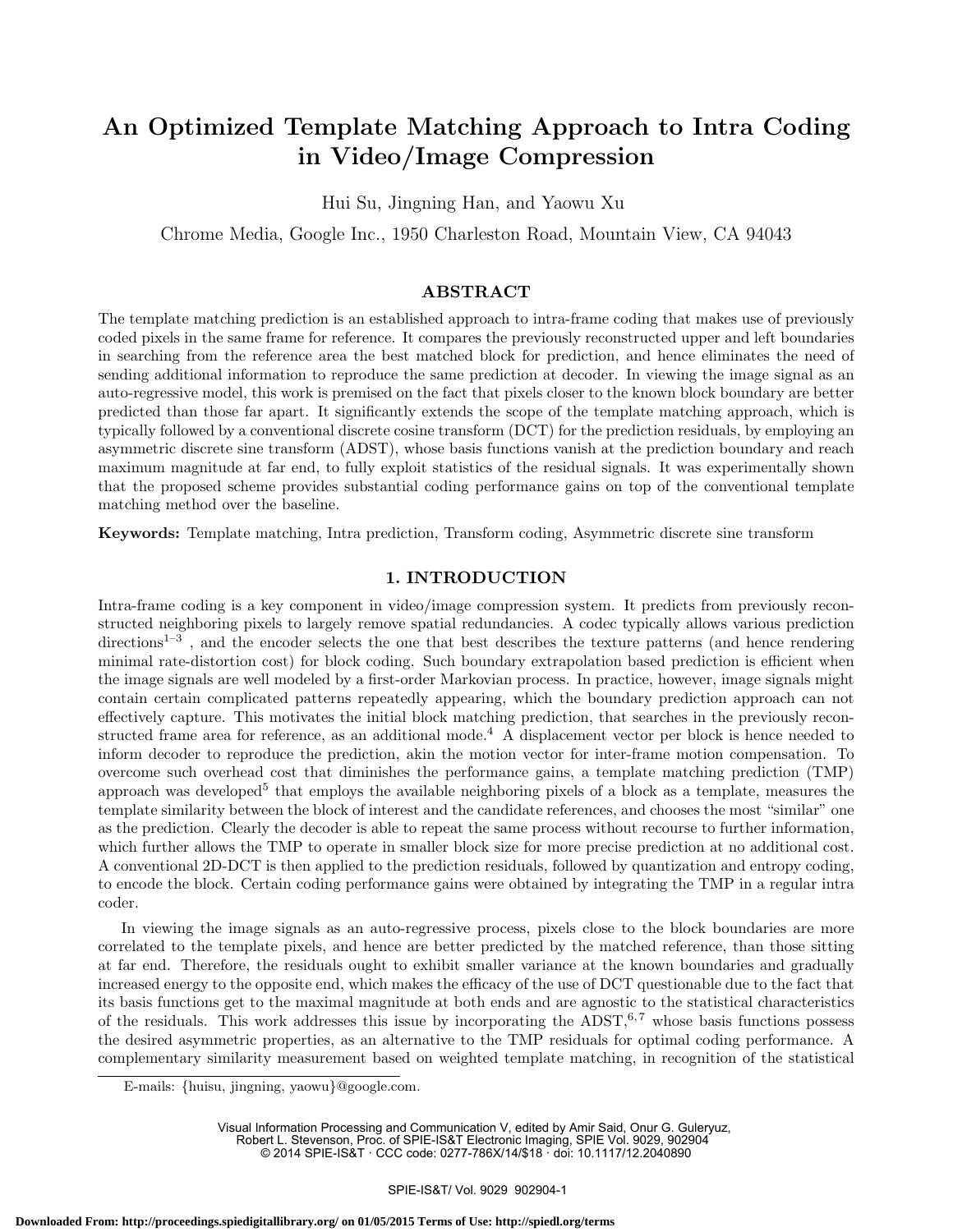

Figure 1. Template matching intra prediction.

variations across the block, was also proposed to improve the search quality. The scheme was implemented in the VP9 framework, in conjunction with other boundary prediction based intra coding modes. Experiments demonstrated remarkable performance advantages over conventional TMP as well as the baseline codec.

The rest of the paper is organized as follows: Sec. 2 presents a brief review on the template matching approach. In Sec. 3, we describe the proposed techniques in details. Experimenting results are presented in Sec. 4, and Sec. 5 concludes the paper.

#### 2. REVISITING TEMPLATE MATCHING PREDICTION

We provide a brief review on the TMP approach<sup>5</sup> in this section. As shown in Fig. 1, the TMP employs the pixels in the adjacent upper rows and left columns of a block as its template. Every template in the reconstructed area of the frame is considered as a reference template, and the template of the block to be encoded is the target template. The similarity between the target template and the reference templates is then evaluated in terms of sum of absolute/squared difference. The encoder selects amongst the reference templates the one that best resembles the target template as the candidate template, and the block corresponding to this candidate template is used as the prediction for the target block. Since it only involves comparing reconstructed pixels, the same operations can be repeated at the decoder side without any additional side information sent, resulting in higher compression efficiency than the direct block matching approach.<sup>4</sup> As a consequence, the decoding process gets more computationally loaded.

The TMP approach was shown to be particularly efficient in the scenarios where certain complicated texture patterns, that cannot be captured by the conventional directional intra prediction modes, appear repeatedly in the image/frame. Recent research efforts have been devoted to further improve the TMP scheme, including combining multiple candidates with top similarity scores,<sup>8</sup> using hybrid TMP and block matching (with displacement vector sent explicitly),  $9$  etc. This work is focused on optimizing the original TMP approach by observing and exploiting the statistical property of the TMP residual signals. It is noteworthy that the proposed principles are generally applicable to other advanced variants as well.

#### 3. PROPOSED TECHNIQUES

We view the image signals as an auto-regressive model, which implies that two nearby pixels are more correlated than those far apart. Since the template of a matched reference block closely resembles that of the block of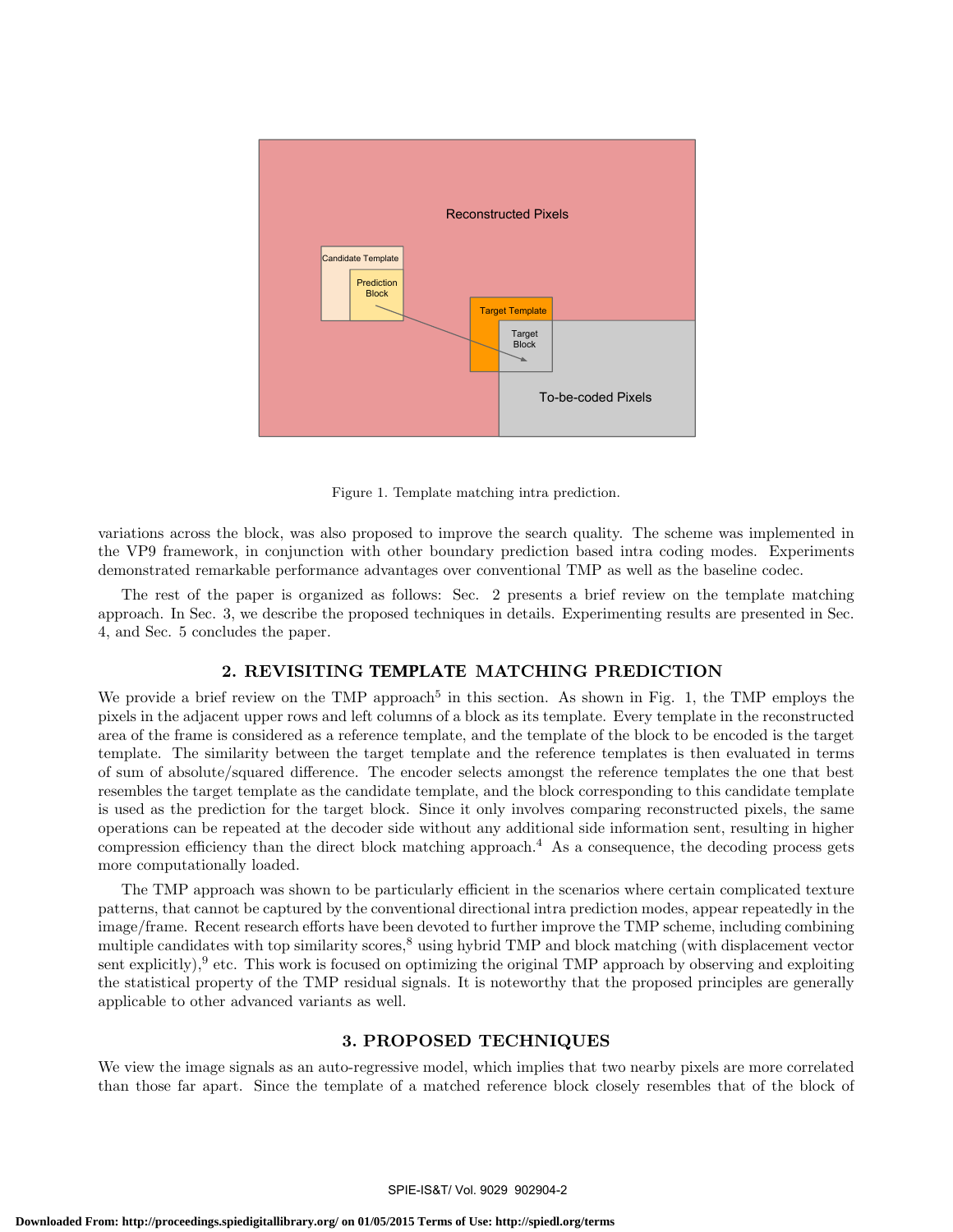

Figure 2. The proposed weighted template matching scheme. The pixels that are closer to the target block are assigned with larger weight.

interest, the pixels sitting close to the known boundaries of the two blocks are element-wisely more correlated, than those at the opposite end. Hence the pixels near the top/left boundaries are better predicted by the matched reference block, which translates into a key observation that the variance of prediction residuals tends to vanish at the known boundaries and gradually increase towards the far end. This inspires that unlike the discrete cosine transform (DCT) whose basis functions get maximum magnitude at both ends, the (near) optimal spatial transform for the TMP residuals should possess such asymmetric properties. We hence propose to employ the asymmetric discrete sine transform  $(ADST)^{6,7}$  for transform coding of the TMP residuals. A complementary matching approach that expands the template to multiple boundary rows and columns, and uses a weighted sum of difference measurement is first developed for more precise referencing. A statistical study of the TMP residuals, followed by the detailed discussion of ADST will be provided next.

# 3.1 Weighted Template Matching

In order to obtain reliable template matching, it is reasonable to define multiple layers of boundary pixels as the template of a block. In our study, we have observed that the prediction accuracy can be improved when the number of rows and columns in the template increases. However, it is not wise to adopt too many layers, as the gain in matching accuracy becomes saturated and the computational complexity explodes. In our implementation, the template consists of the pixels in the 2 rows and 2 columns above and to the left of the given block, which gives a good tradeoff between accuracy and computation complexity.

The similarity between the target templates and reference templates can be measured by the sum of absolute difference (SAD). Along the line of recognizing the variations in statistics, the template pixels closer to the block are highly correlated to the block content, and hence should be more weighted in the SAD calculation than those distant ones. This idea is illustrated in Fig. 2. A weight ratio of 3:2 for the inner row/column versus the outer row/column is used in this work.

# 3.2 Spatial Transformation

In video/image compression, the prediction residuals are typically processed via transformation to further remove the remaining spatial redundancy, before the quantization and entropy coding modules. The Karhunen-Loeve transform (KLT) is considered as the optimal spatial transform in terms of energy compaction. However, KLT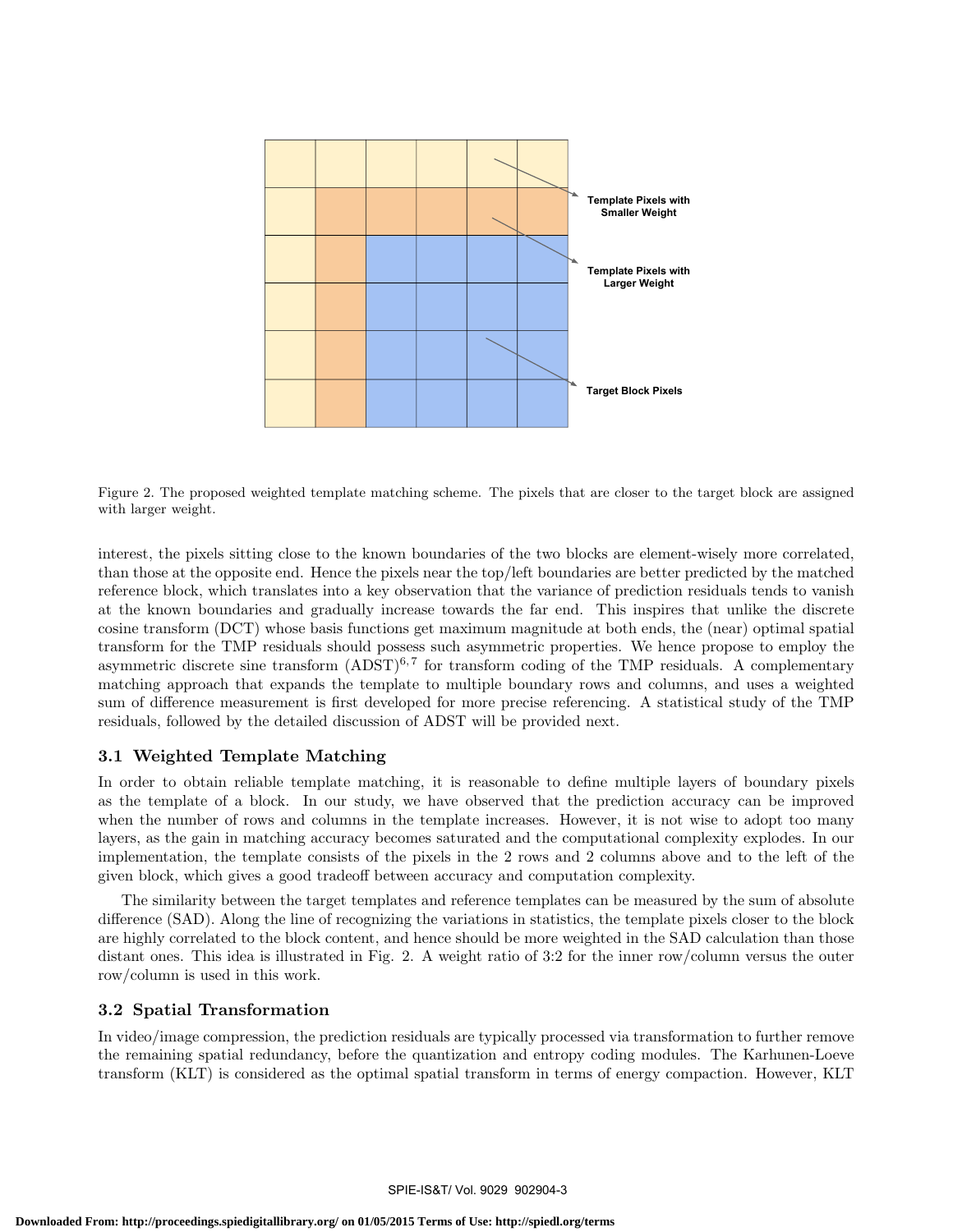is rarely used in practical coding system due to its high computation complexity. The DCT has long been a popular substitute due to its good tradeoff between energy compaction and complexity. The basis functions of the DCT are as follows:

$$
[T_C]_{j,i} = \left(\alpha \cos \frac{\pi (j-1)(2i-1)}{2N}\right),\tag{1}
$$

where N is the block size,  $i, j \in \{1, 2, \dots, N\}$  denote the space and frequency indexes, respectively; and

$$
\alpha = \begin{cases} \sqrt{\frac{1}{N}}, & \text{if } j = 1\\ \sqrt{\frac{2}{N}}, & \text{otherwise} \end{cases}
$$

It is easy to see that the basis functions of the DCT achieve their maximum energy at both ends (i.e.,  $i = 1$  or  $i = N$ ).

Assuming the template of a matched reference block closely approximates that of the block of interest, it is highly likely that pixels close to these known boundaries are also well predicted, while those distant pixels are less correlated, which results in a relatively higher residual variance. This postulation is verified by the following experimental study. We collected the absolute values of the TMP prediction residues element-wisely over 8000 blocks (of dimension  $4 \times 4$ ) from the foreman sequence, and the average of the residue signal at each pixel location was calculated, as shown below:

|      | 4.05 4.37 4.51 5.13 |           |      |
|------|---------------------|-----------|------|
|      | 4.72 5.48 5.50 6.60 |           |      |
|      | 5.04 5.95 6.12 7.32 |           |      |
| 5.50 |                     | 6.28 6.97 | 8.20 |

As can be seen from the matrix, the variance of the prediction residue signal indeed increases along both the horizontal and vertical directions.

As abovementioned, the basis functions of the conventional DCT achieve their maximum energy at both ends and are therefore agnostic to the statistical patterns of the prediction residuals. As an alternative, the  $\text{ADST}^{6,7}$ has basis functions of form:

$$
[T_S]_{j,i} = \left(\frac{2}{\sqrt{2N+1}}\sin\frac{(2j-1)i\pi}{2N+1}\right),\tag{2}
$$

where N is the block size,  $i, j \in \{1, 2, \dots, N\}$  denote the space and frequency indexes, respectively. It is shown<sup>6,7</sup> that the ADST is a better approximation of the optimal KLT than the DCT when the partial boundary information is available. Clearly, the basis functions of ADST vanishes at the known prediction boundary  $(i = 1)$  and maximizes at the far end  $(i = N)$ , and therefore matches well with the statistical patterns of the TMP residuals. We hence propose to employ the ADST as the spatial transform for the TMP residuals. It is experimentally shown in the next section that the use of ADST provides substantial performance improvement over the TMP followed by the conventional DCT.

# 4. EXPERIMENT RESULTS

The proposed scheme was tested in the VP9 framework.<sup>1</sup> We verified its efficacy in a relatively simplified setting, where the block size was fixed as  $8 \times 8$ . There are 10 intra prediction modes in VP9, including vertical prediction, horizontal prediction, 8 angular prediction modes, and a "true motion" mode that utilizes the left, above and corner pixels simultaneously. The TMP scheme was implemented as an additional mode to the 10 existing ones. The selection among the 11 modes is based on rate-distortion optimization. In the TMP mode, the  $8 \times 8$  block is further partitioned into four  $4 \times 4$  blocks, each of which is predicted via template matching, followed by the 2D-ADST transform, quantization, and reconstruction, in a raster scan order. The template consists of pixels from 2 rows and 2 columns above and to the left of the given block. For the weighted template matching, we use a weight ratio 3:2 for the inner row/column versus the outer row/column, as shown in Fig. 2.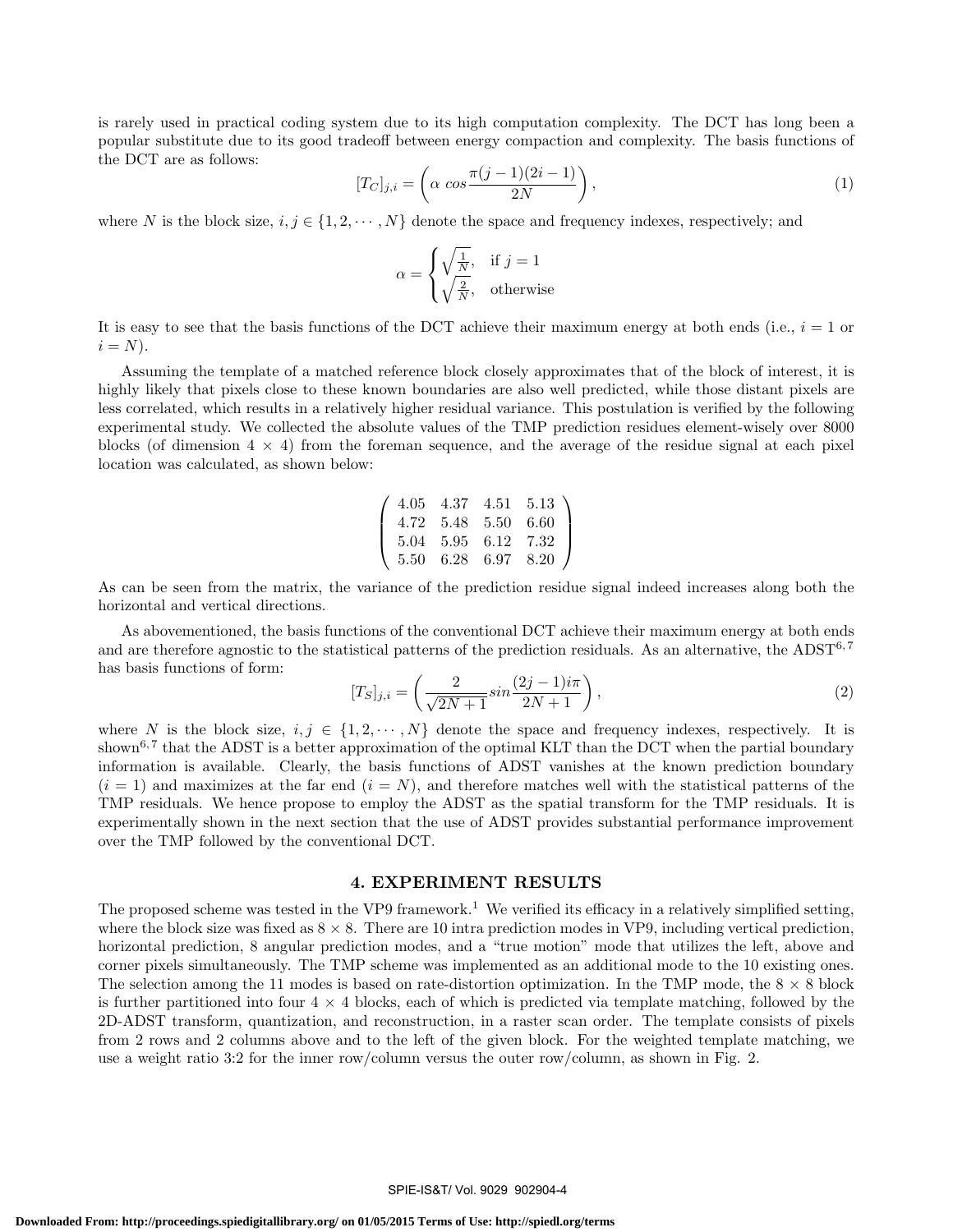

Figure 3. Rate-Distortion curves of the Ice (upper) and Foreman (lower) test sequences.

Several test video clips were used to compare the coding efficiency, including the Ice, Foreman, and Carphone sequence. For every test sequence, the first 75 frames were coded as key-frame (i.e., all blocks were coded in intra modes), at various bit-rates. The coding performance gains of the conventional TMP and the proposed method over the reference codec, measured by the Bjontegaard metric, are shown in Table 1. Clearly, the proposed approach that optimizes the transformation for prediction residual significantly improves the performance of TMP, and both outperform the reference VP9 baseline. The rate-distortion curves of the ice and foreman sequence are also provided in Fig. 3. It can be seen from the figure that the proposed techniques boost the coding efficiency of the conventional TMP consistently.

#### 5. CONCLUSIONS AND FUTURE WORK

This work proposed a novel approach that incorporated the ADST for TMP prediction residuals as an additional mode for intra-frame coding. A complementary template matching method along the lines of recognizing the